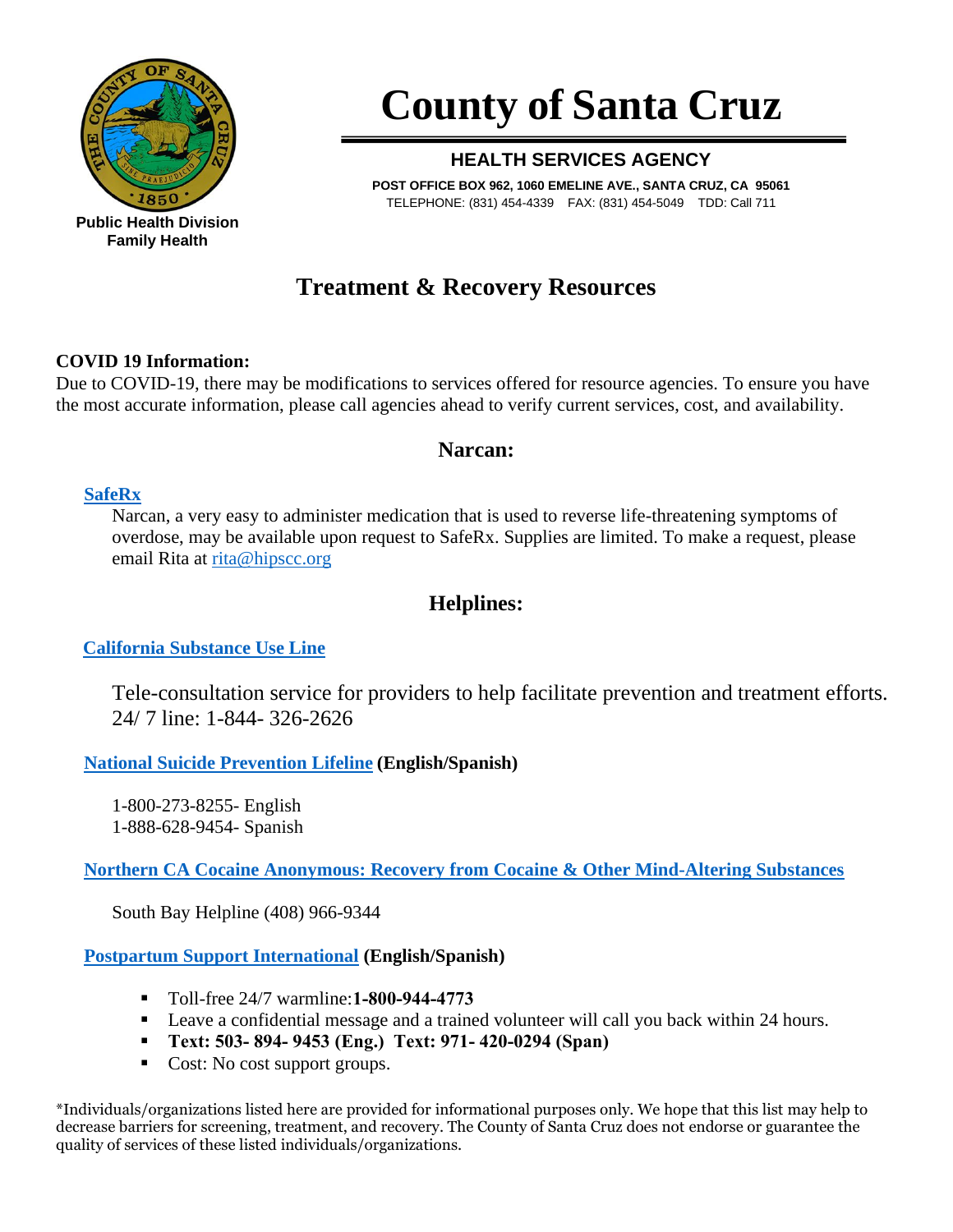

## **County of Santa Cruz**

## **HEALTH SERVICES AGENCY**

**POST OFFICE BOX 962, 1060 EMELINE AVE., SANTA CRUZ, CA 95061** TELEPHONE: (831) 454-4339 FAX: (831) 454-5049 TDD: Call 711

### **[Substance Abuse and Mental Health Services Administration \(SAMHSA\) National Helpline](https://www.samhsa.gov/find-help/national-helpline) (English/Spanish)**

- $\blacksquare$  24/7: 1-800-662-HELP (4357)
- **EXECUTE:** Referral & information service for individuals & families facing mental health or substance use disorders.

### **[Supporting Mamas](https://supportingmamas.org/)**

- Confidential helpline: **Call 408-475-4408.**
- Leave a message and a trained volunteer will call you back within 24 hours.
- No cost- 24/7 confidential text crisis line. **Text "GO" to 741-741** to chat with a trained mental health crisis counselor.
- Supporting Mamas offers group and individual therapy services.

| <b>Pregnancy and Postpartum</b>                                                                                                                                                           | <b>Services</b>                                                                                                                   | <b>Cost/Insurance</b>                                               |  |
|-------------------------------------------------------------------------------------------------------------------------------------------------------------------------------------------|-----------------------------------------------------------------------------------------------------------------------------------|---------------------------------------------------------------------|--|
| <b>Janus of Santa Cruz Perinatal</b><br>(English/Spanish)<br>200 7th Ave. Suite 150<br>Santa Cruz, California<br>831-462-1060 Local<br>866-526-8772 Toll Free<br>831-462-5267 DUI Program | 24-hour residential alcohol/drug<br>treatment program for pregnant<br>and parenting women and their<br>children through age five. | Call to verify. Private<br>insurance, Medi-Cal,<br>& sliding scale. |  |
| <b>El Camino Hospital</b><br>(English/Spanish)<br>Call 1-650-988-8468 to inquire about<br>services.                                                                                       | Mother-baby unit with inpatient<br>& outpatient services.                                                                         | Call to verify pricing<br>and insurances<br>accepted.               |  |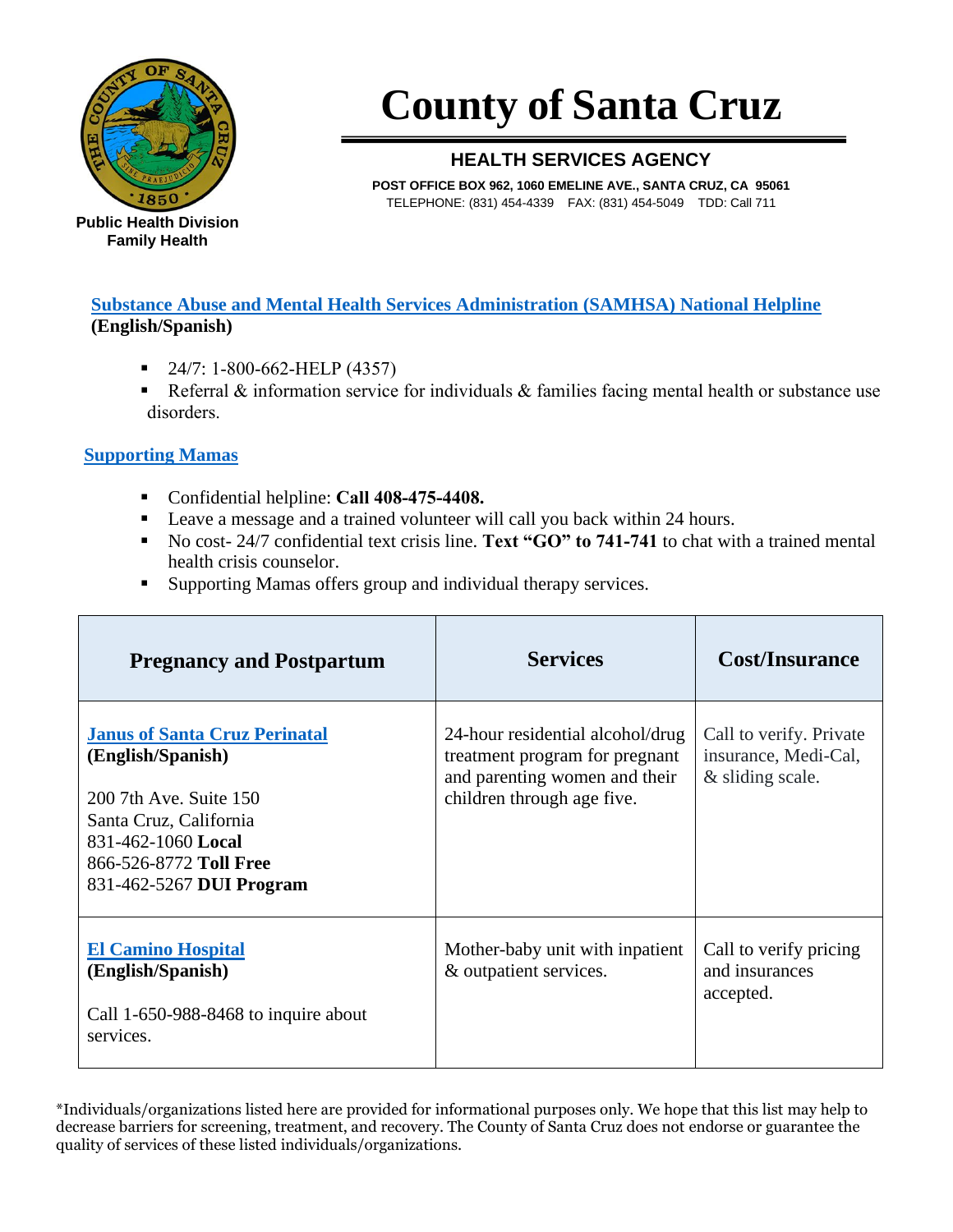

# **County of Santa Cruz**

## **HEALTH SERVICES AGENCY**

**POST OFFICE BOX 962, 1060 EMELINE AVE., SANTA CRUZ, CA 95061** TELEPHONE: (831) 454-4339 FAX: (831) 454-5049 TDD: Call 711

| <b>Additional Resources</b>                                                                                                                            | <b>Services</b>                                                                                                                                                                                                                       | <b>Cost/Insurance</b>                                                                   |  |
|--------------------------------------------------------------------------------------------------------------------------------------------------------|---------------------------------------------------------------------------------------------------------------------------------------------------------------------------------------------------------------------------------------|-----------------------------------------------------------------------------------------|--|
| <b>Bodhi Addiction Treatment &amp; Wellness</b><br>603 Capitola Ave.<br>Capitola, CA, 95010<br>Admissions: 877-328-1968                                | Individual case management;<br>rehabilitation services with<br>referrals; addiction treatment<br>consultation; professional<br>addiction counseling; outpatient<br>recovery program and<br>mentorship. Virtual services<br>available. | Call to verify current<br>pricing. Fees vary by<br>treatment. Sliding<br>scale options. |  |
| <b>Access Team- Adult Mental Health</b><br><b>Services of Santa Cruz County</b><br>(English/Spanish)                                                   | 24/7 crisis line and walk in<br>crisis services.                                                                                                                                                                                      | Toll-free line.<br><b>Additional services</b><br>based on eligibility.                  |  |
| 24/7 Access line:<br>$(800)$ 952-2335                                                                                                                  | Call 911 if you are at risk for<br>harm to yourself or others.                                                                                                                                                                        |                                                                                         |  |
| <b>Walk-in Crisis</b><br><b>Services Available</b><br>Monday - Friday<br>$8 \text{ am} - 5 \text{ pm}.$<br>1400 Emeline Avenue<br>Santa Cruz, CA 95060 |                                                                                                                                                                                                                                       |                                                                                         |  |
| <b>Al-Anon and Alateen (Teens)</b><br>(English and Spanish)<br>Call: (831) 462-1818                                                                    | Support groups for relatives and<br>friends of alcoholics. Virtual<br>meetings available. Alateen is a<br>group for teens. See website for<br>more information on local<br>meetings/events.                                           | No cost.                                                                                |  |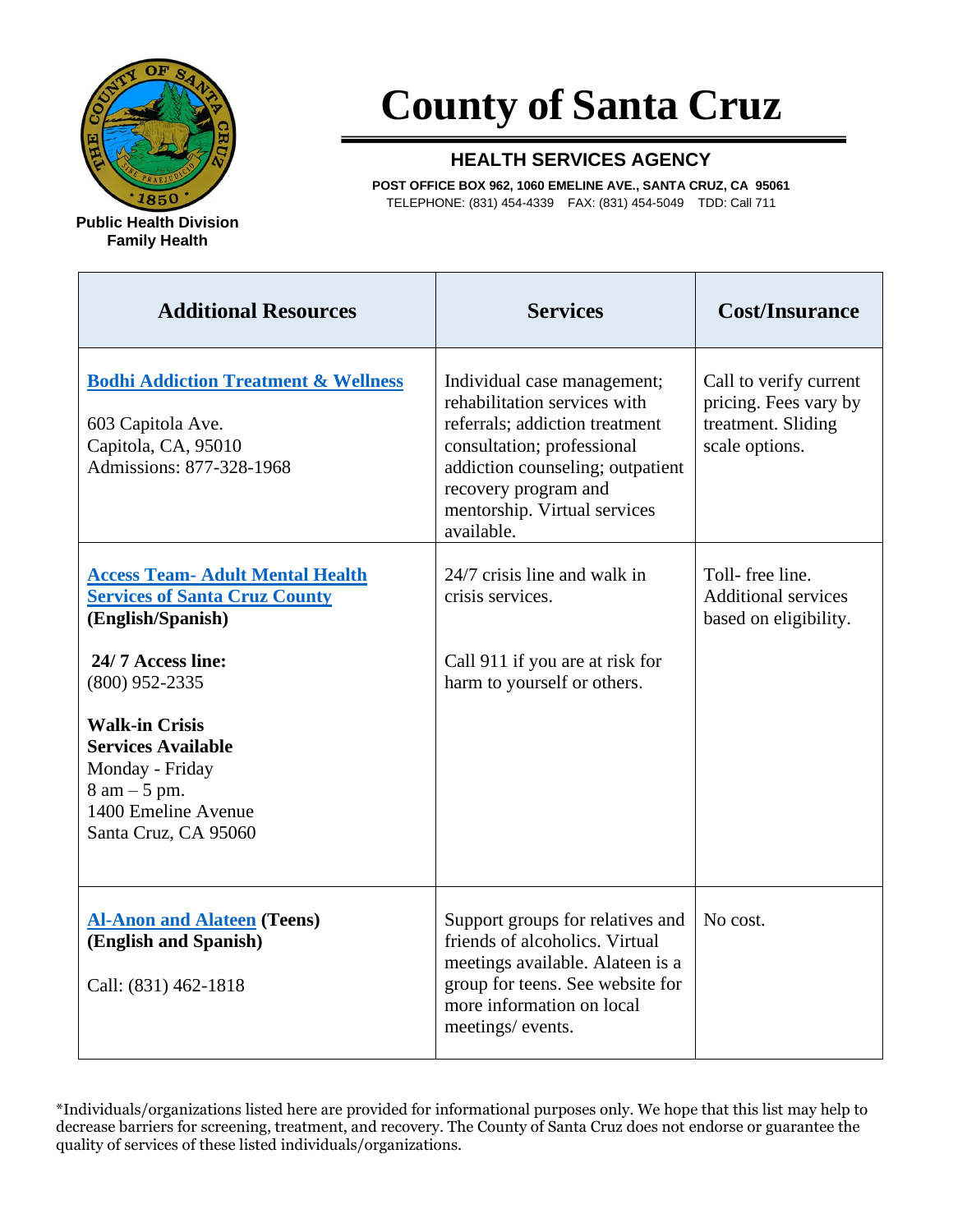

# **County of Santa Cruz**

### **HEALTH SERVICES AGENCY**

**POST OFFICE BOX 962, 1060 EMELINE AVE., SANTA CRUZ, CA 95061** TELEPHONE: (831) 454-4339 FAX: (831) 454-5049 TDD: Call 711

| <b>Alcoholics Anonymous of Santa Cruz</b><br>(AA)<br>5732 Soquel Drive<br>Soquel, CA, 95073<br>24-Hr hotline (831) 475-5782             | Alcoholics Anonymous is a<br>fellowship group that supports<br>one another in recovery from<br>alcoholism.<br>Virtual meetings available.                                                                                                             | No cost. Contributions<br>welcomed.                                                                                                                                   |
|-----------------------------------------------------------------------------------------------------------------------------------------|-------------------------------------------------------------------------------------------------------------------------------------------------------------------------------------------------------------------------------------------------------|-----------------------------------------------------------------------------------------------------------------------------------------------------------------------|
| <b>California Department of Rehabilitation</b><br>1350 41st Ave. Suite 101,<br>Capitola, CA, 95010<br>Call: 831-465-7100                | Works in partnership with<br>consumers and other<br>stakeholders to provide services<br>and advocacy resulting in<br>employment, independent<br>living, and equality.                                                                                 | Call to verify<br>eligibility.                                                                                                                                        |
| <b>Celebrate Recovery</b><br>Santa Cruz Bible Church<br>Call: 831-429-1162                                                              | 12-step recovery program<br>requiring a 10-month<br>commitment. Gender-specific<br>groups for individual sharing in<br>a supportive group setting.                                                                                                    | Call for more details.                                                                                                                                                |
| <b>Coastal Turning Point</b><br><b>Office Location</b><br>147 S River Street<br>Ste 234A,<br>Santa Cruz, CA 95060<br>Call: 831-234-2010 | Outpatient program and partial<br>hospitalization programs<br>primarily serving individuals<br>struggling with substance abuse<br>and those with co-occurring<br>mental health problems such as<br>depression, anxiety, mood<br>disorders and others. | Costs can vary based<br>on insurance<br>coverage. Accepts<br>most major PPO<br>insurances. Will assist<br>you to determine<br>eligibility. Loans may<br>be available. |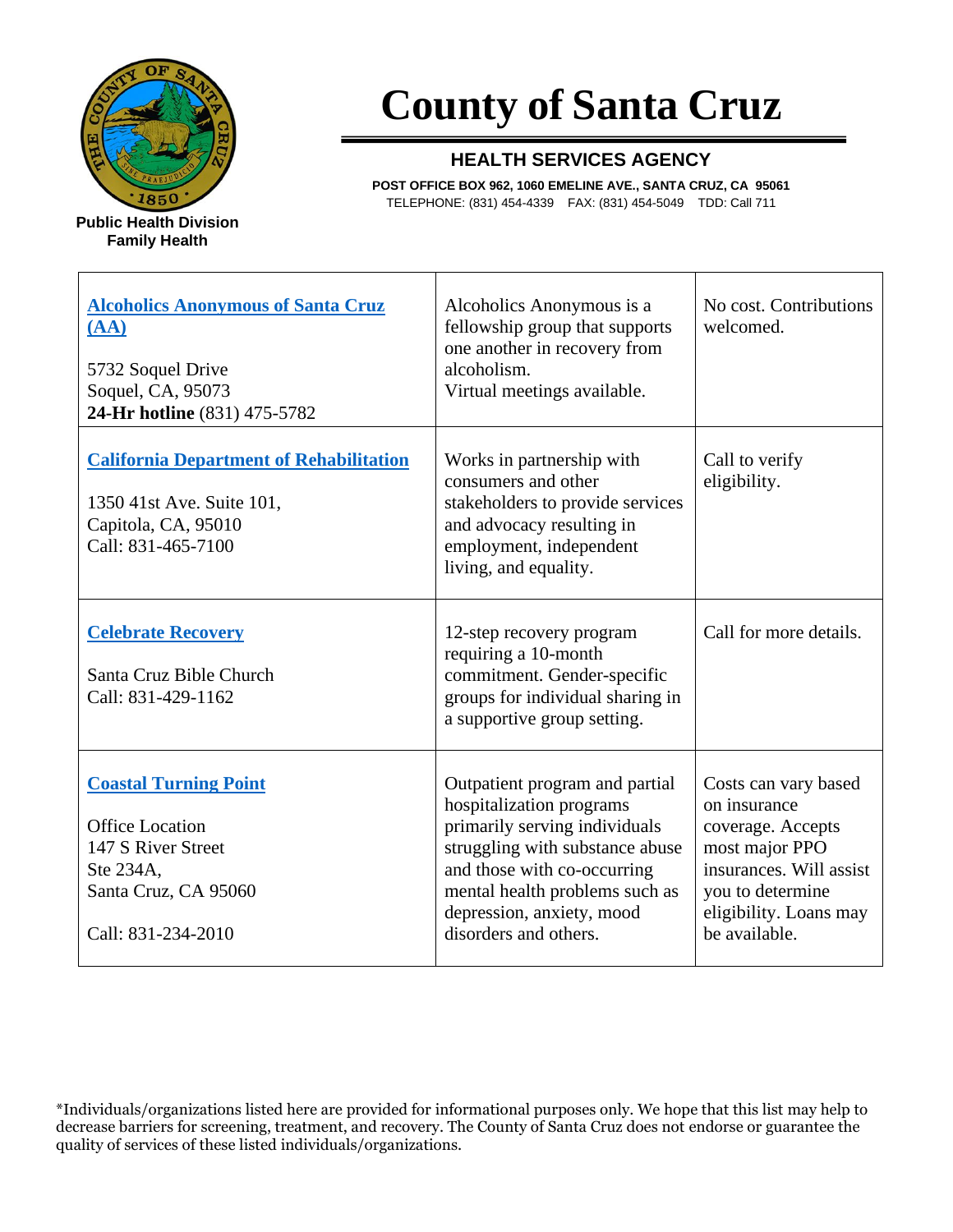

**County of Santa Cruz**

### **HEALTH SERVICES AGENCY**

**POST OFFICE BOX 962, 1060 EMELINE AVE., SANTA CRUZ, CA 95061** TELEPHONE: (831) 454-4339 FAX: (831) 454-5049 TDD: Call 711

| <b>Cocaine Anonymous of Northern</b><br><b>California</b>                                                                                                                                                                                      | Cocaine Anonymous is a<br>support group that is not limited<br>to any one substance. Uses the<br>twelve steps. Virtual meetings<br>available.                        | No cost. Contributions<br>welcomed.                                                                                         |
|------------------------------------------------------------------------------------------------------------------------------------------------------------------------------------------------------------------------------------------------|----------------------------------------------------------------------------------------------------------------------------------------------------------------------|-----------------------------------------------------------------------------------------------------------------------------|
| <b>Dignity Health (English/Spanish)</b><br>* Many locations throughout Santa Cruz<br>County.                                                                                                                                                   | Primary care and treatment<br>services available. Call ahead to<br>verify service availability.                                                                      | Call to verify<br>eligibility and<br>insurance for primary<br>care and Medication<br><b>Assisted Treatment</b><br>services. |
| <b>Elevate Addiction Services</b><br>Drug & Alcohol Rehab location near Mt.<br>Madonna and the Santa Cruz Mountains:<br>262 Gaffey Rd. Watsonville, Ca 95076<br>Call: 831-440-3568                                                             | Detox, inpatient, and outpatient<br>drug and alcohol treatment<br>services. Does not use the 12<br>steps. Uses motivational<br>interviewing and therapy<br>approach. | Call to verify pricing<br>and insurances<br>accepted.                                                                       |
| <b>Encompass Community Services-</b><br><b>Santa Cruz Residential Recovery &amp;</b><br><b>Alto Counseling Center</b><br>(English/Spanish)<br>To schedule an appointment call:<br>831-226-3728 or by email:<br>recoverysupport@encompasscs.org | Adult/ youth substance use<br>counseling and residential<br>treatment programs.                                                                                      | Call to verify<br>eligibility.                                                                                              |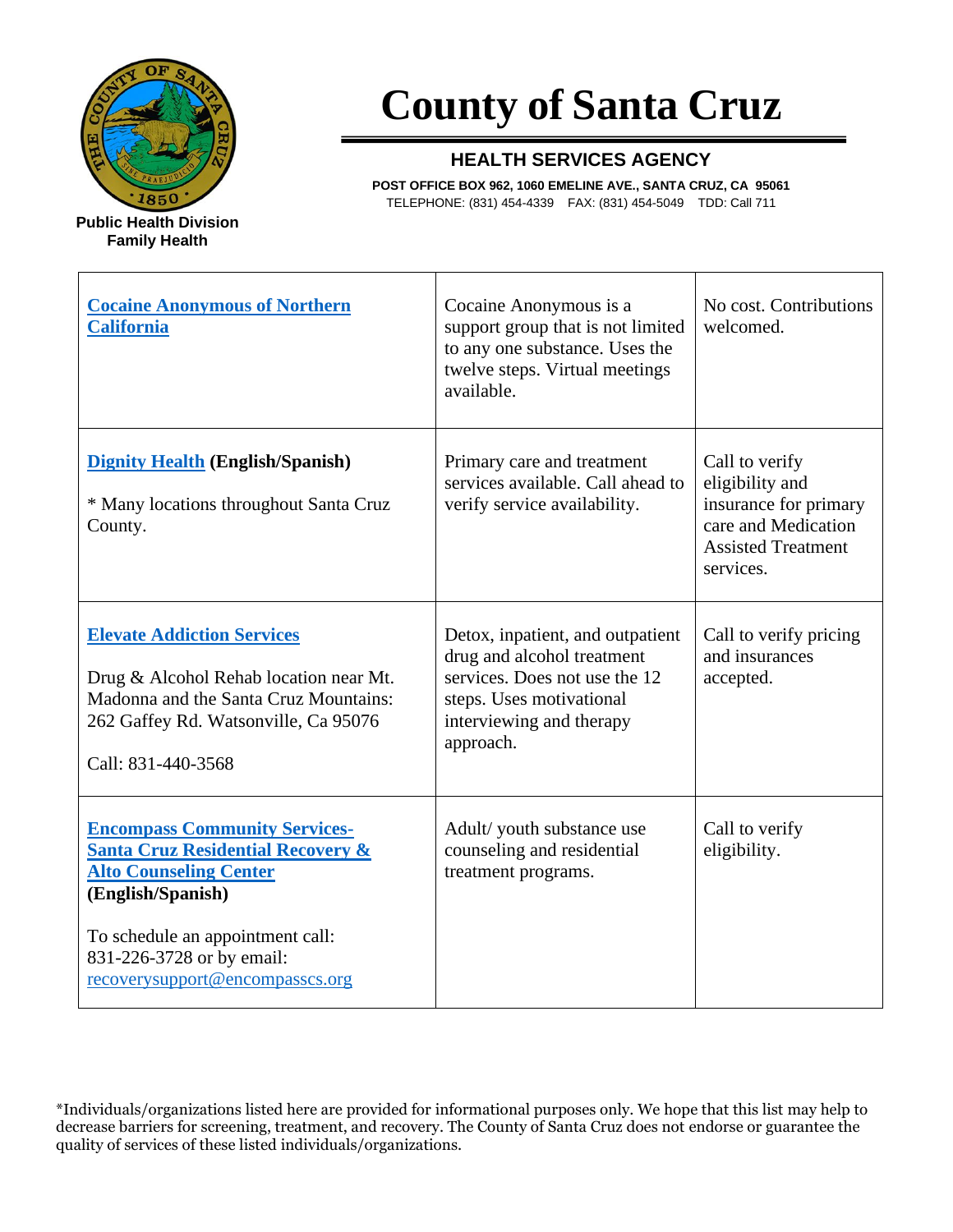

# **County of Santa Cruz**

## **HEALTH SERVICES AGENCY**

**POST OFFICE BOX 962, 1060 EMELINE AVE., SANTA CRUZ, CA 95061** TELEPHONE: (831) 454-4339 FAX: (831) 454-5049 TDD: Call 711

| <b>GRASP-Grief Recovery After a Substance</b><br><b>Passing</b><br><b>Los Altos Chapter</b><br><b>Contact: Elizabeth Andersen</b><br>Email: eshow818@gmail.com<br>Phone: 650-793-2359                                                              | Support group for loved ones<br>after a substance passing.<br>Nearest local chapter-Los<br>Altos. Must pre-register for<br>meetings by contacting the<br>facilitator. | No charge for GRASP<br>groups.                                                                                        |
|----------------------------------------------------------------------------------------------------------------------------------------------------------------------------------------------------------------------------------------------------|-----------------------------------------------------------------------------------------------------------------------------------------------------------------------|-----------------------------------------------------------------------------------------------------------------------|
| <b>Jesus Mary Joseph Home</b><br>Call: 831-459-8046<br>Email: pgorman@stfrancissoupkitchen.org                                                                                                                                                     | <b>Transitional shelter for</b><br>unhoused women and children.                                                                                                       | No cost. Time limit<br>for length of stay and<br>residents must be<br>seeking employment<br>and permanent<br>housing. |
| <b>Kaiser Permanente (English/Spanish)</b><br>Santa Cruz: 831-425-4100<br>Scotts Valley: 831-430-2700<br>Watsonville: 831-768-6600                                                                                                                 | Treatment services available.<br>Call ahead to verify service<br>availability.                                                                                        | Call to verify<br>eligibility and<br>insurance.                                                                       |
| <b>Monarch Services (English/Spanish)</b><br><b>Watsonville Office</b><br>233 East Lake Avenue<br>Watsonville, CA 95076<br>$(831) 722 - 4532$<br><b>Santa Cruz Office</b><br>550 Water Street Suite J3<br>Santa Cruz, CA 95060<br>$(831)$ 425-4030 | Services include emergency<br>shelter, peer counseling,<br>advocacy, support groups, drop-<br>in support, and assistance with<br>restraining orders.                  | No cost for services.<br>Call to obtain more<br>information on<br>eligibility.                                        |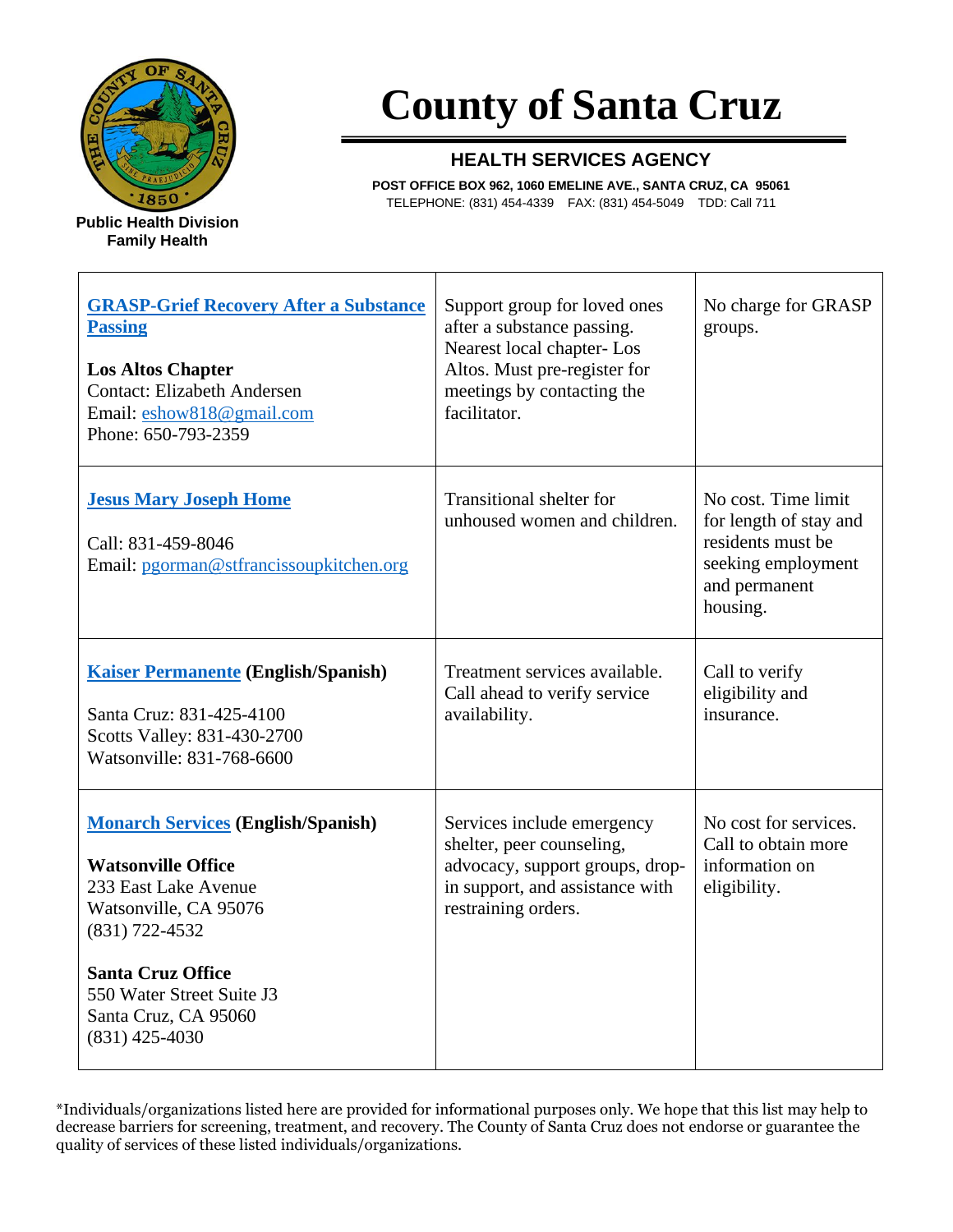

## **County of Santa Cruz**

## **HEALTH SERVICES AGENCY**

**POST OFFICE BOX 962, 1060 EMELINE AVE., SANTA CRUZ, CA 95061** TELEPHONE: (831) 454-4339 FAX: (831) 454-5049 TDD: Call 711

| TDD: (800) 735-2929 (California Relay<br>Service)<br><b>24-Hour Bilingual Crisis Line</b><br>Domestic Violence, Sexual Abuse and<br>Human Trafficking Crisis Line<br>1(888) 900-4232  |                                                                                                                                                                                                   |                                     |
|---------------------------------------------------------------------------------------------------------------------------------------------------------------------------------------|---------------------------------------------------------------------------------------------------------------------------------------------------------------------------------------------------|-------------------------------------|
| <b>NAMI- National Alliance on Mental</b><br><b>Illness-Santa Cruz County</b><br>(English/Spanish)<br>https://www.namiscc.org/<br>Help Line: (831) 427-8020<br>Español: (831) 205-7074 | Offers support groups and<br>trainings for those affected by<br>mental illness and their loved<br>ones. Offers a help line staffed<br>by volunteers. Calls are usually<br>returned within 24-hrs. | No cost.                            |
| <b>Nar-Anon Family Groups</b><br>toll free: 800-477-6291                                                                                                                              | Support groups for relatives and<br>friends of those with addiction.<br>Narateen is a group for teens.<br>See website for more<br>information on local meetings/<br>events.                       | No cost.                            |
| <b>Narcotics Anonymous</b><br><b>Facebook Page:</b><br>Santa Cruz NA: Surfin' the Net for Recovery<br><b>Santa Cruz Area Helpline:</b><br>1-855-562-2789                              | Non-profit group that uses the<br>12-step program to encourage<br>sobriety. Virtual and phone<br>meetings may be available                                                                        | No cost. Contributions<br>welcomed. |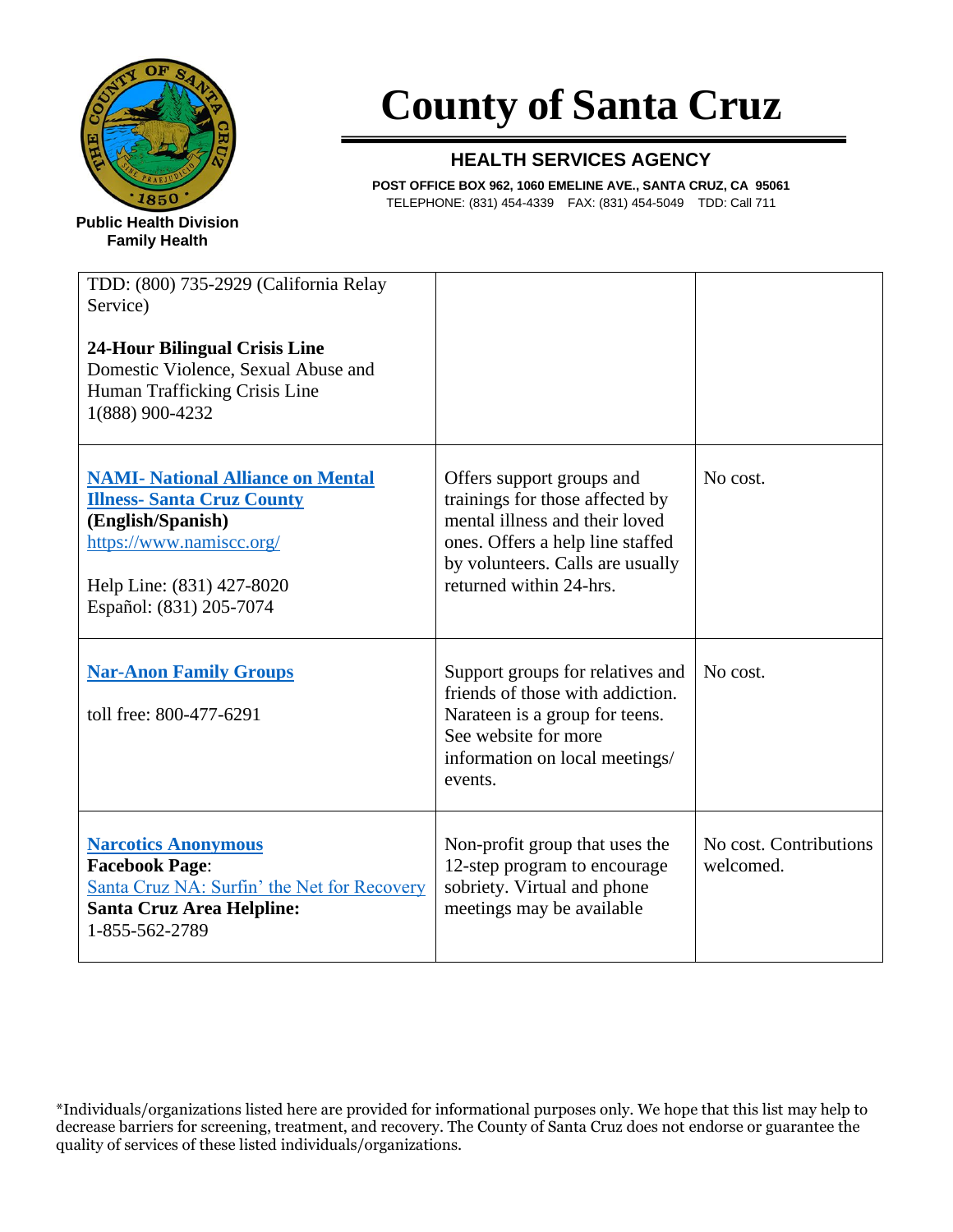

## **County of Santa Cruz**

### **HEALTH SERVICES AGENCY**

**POST OFFICE BOX 962, 1060 EMELINE AVE., SANTA CRUZ, CA 95061** TELEPHONE: (831) 454-4339 FAX: (831) 454-5049 TDD: Call 711

| <b>New Life Santa Cruz Addiction</b><br><b>Treatment</b><br>(English/Spanish)<br>707 Fair Ave.<br>Santa Cruz, CA 95060<br>Toll free: 888-474-6758<br>Local: 831-427-1007 | Residential & outpatient<br>treatment; individual, group, &<br>family counseling; drug $\&$<br>alcohol re-entry education.<br>Children and adolescents live<br>on-site with parents. Vocational<br>and educational support;<br>toxicology screening &<br>aftercare.                                                                                                                                                                                                                                                                             | Please call for details.                                                                           |
|--------------------------------------------------------------------------------------------------------------------------------------------------------------------------|-------------------------------------------------------------------------------------------------------------------------------------------------------------------------------------------------------------------------------------------------------------------------------------------------------------------------------------------------------------------------------------------------------------------------------------------------------------------------------------------------------------------------------------------------|----------------------------------------------------------------------------------------------------|
| <b>Never Use Alone</b><br>Call line: 1-800-484-3731<br>Mandy's Line: 1-800-943-0540                                                                                      | The call line asks for first name,<br>location, and call back number<br>for the caller. The operator will<br>stay on the line during use and<br>will notify emergency services<br>if the caller is non-responsive.<br>In addition to the call line<br>is a second phone number-<br>Mandy's Line. Mandy's line is<br>a support line for individuals<br>struggling with substance use<br>disorder who need someone to<br>talk to. All operators have<br>experienced substance use<br>disorder and can relate to the<br>caller to provide support. | Toll free numbers.                                                                                 |
| <b>Pajaro Valley Prevention Student</b><br><b>Assistance, Inc. (PVPSA)</b><br>(English/Spanish)<br>Office:<br>335 E. Lake Ave.<br>Watsonville, CA, 95076                 | School-based drug and alcohol<br>prevention program and<br>counseling services.                                                                                                                                                                                                                                                                                                                                                                                                                                                                 | Accepts Medi-Cal and<br>sliding scale. Please<br>contact to verify<br>services and<br>eligibility. |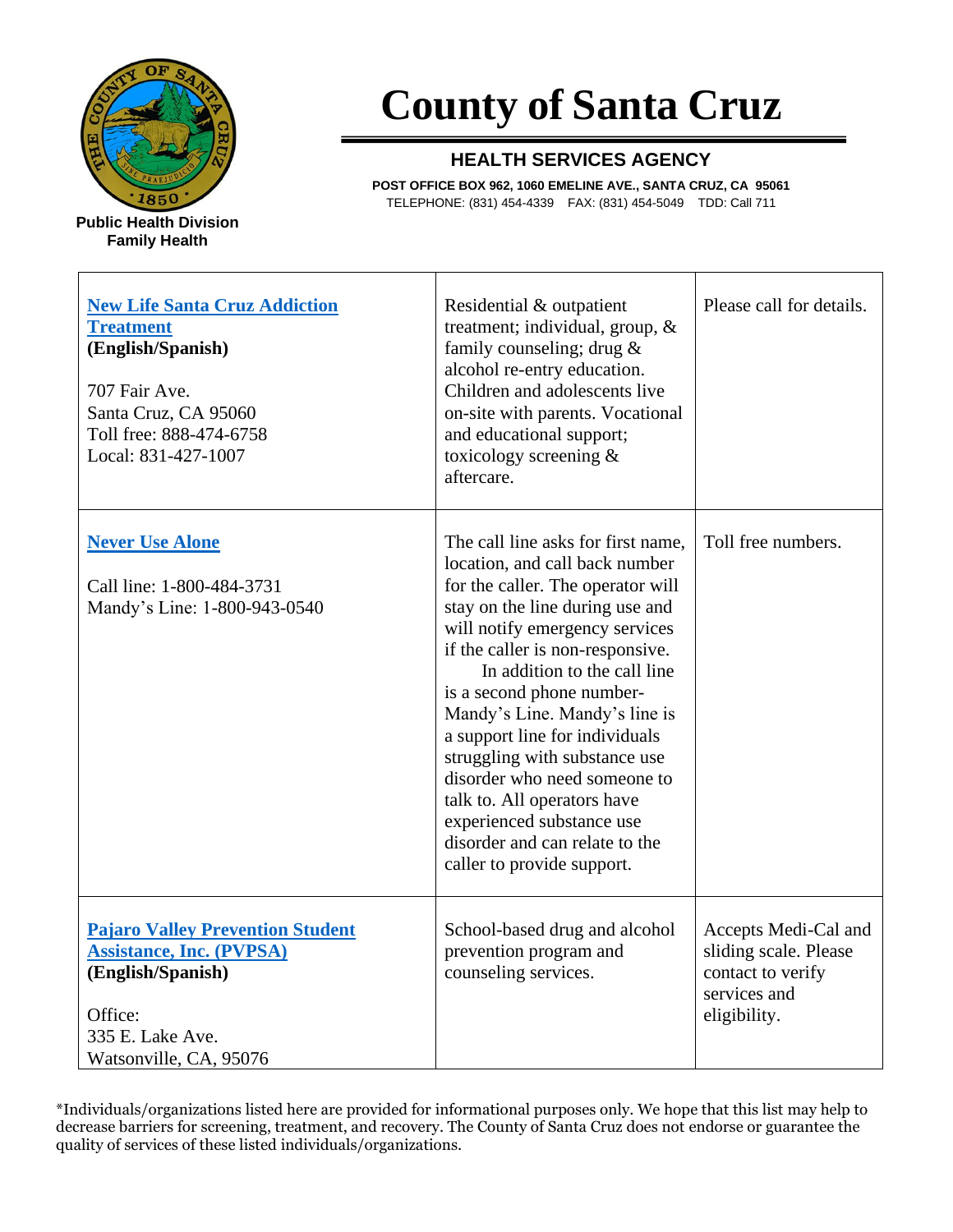

## **County of Santa Cruz**

### **HEALTH SERVICES AGENCY**

**POST OFFICE BOX 962, 1060 EMELINE AVE., SANTA CRUZ, CA 95061** TELEPHONE: (831) 454-4339 FAX: (831) 454-5049 TDD: Call 711

| <b>Counseling Center:</b><br>411 E. Lake Ave.<br>Watsonville, CA, 95076<br>Call: 831-728-6445                                                        |                                                                                                                                                    |                                                 |
|------------------------------------------------------------------------------------------------------------------------------------------------------|----------------------------------------------------------------------------------------------------------------------------------------------------|-------------------------------------------------|
| <b>Palo Alto Medical Foundation</b><br>(English/Spanish)<br><b>Contact for Medication Assisted Treatment</b><br>(MAT): Dr. Bill Morris- 408-314-9338 | Primary care and treatment<br>services available. Many<br>locations throughout Santa Cruz<br>County. Call ahead to verify<br>service availability. | Call to verify<br>eligibility and<br>insurance. |
| Westside<br>1301 Mission Street,<br>Santa Cruz, CA 95060<br>Call: 831-458-6300                                                                       |                                                                                                                                                    |                                                 |
| <b>Scotts Valley El Rancho Drive Center</b><br>2980 El Ranch Drive<br>Santa Cruz, CA, 95060<br>Call: 831-438-1430                                    |                                                                                                                                                    |                                                 |
| <b>Scotts Valley Center</b><br>4663 Scotts Valley Drive<br>Scotts Valley, CA, 95066<br>Call: 831-458-6330                                            |                                                                                                                                                    |                                                 |
| <b>Santa Cruz</b><br>2025 Soquel Avenue, 2nd Floor<br>Santa Cruz, CA 95062<br>Call: 831-458-5524                                                     |                                                                                                                                                    |                                                 |
| <b>Soquel</b><br>2950 Research Park Drive<br>Soquel, CA 95073<br>Call: (831) 458-6272                                                                |                                                                                                                                                    |                                                 |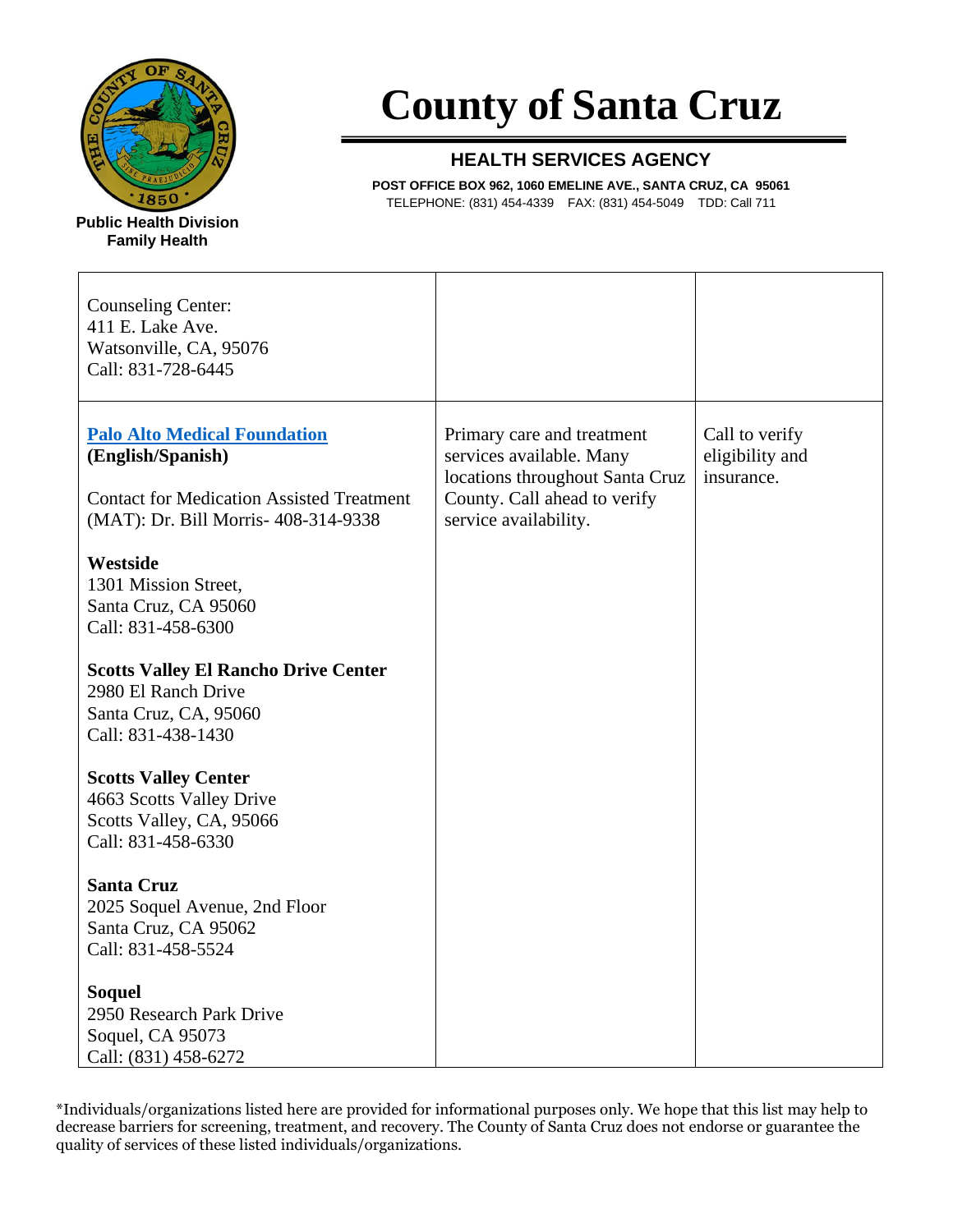

## **County of Santa Cruz**

## **HEALTH SERVICES AGENCY**

**POST OFFICE BOX 962, 1060 EMELINE AVE., SANTA CRUZ, CA 95061** TELEPHONE: (831) 454-4339 FAX: (831) 454-5049 TDD: Call 711

| Support services for parents of<br>youth with substance use<br>disorder.                                                                                | No cost services.<br>Messaging and data<br>charges may be<br>incurred from your<br>service provider. |
|---------------------------------------------------------------------------------------------------------------------------------------------------------|------------------------------------------------------------------------------------------------------|
| Abortion services; birth control;<br>general health care; HIV &<br>STD Testing; LGBTQ Services;<br>women's health; pregnancy<br>services; and Vaccines. | Most insurances<br>accepted. Call to<br>verify costs and<br>insurance information.                   |
|                                                                                                                                                         |                                                                                                      |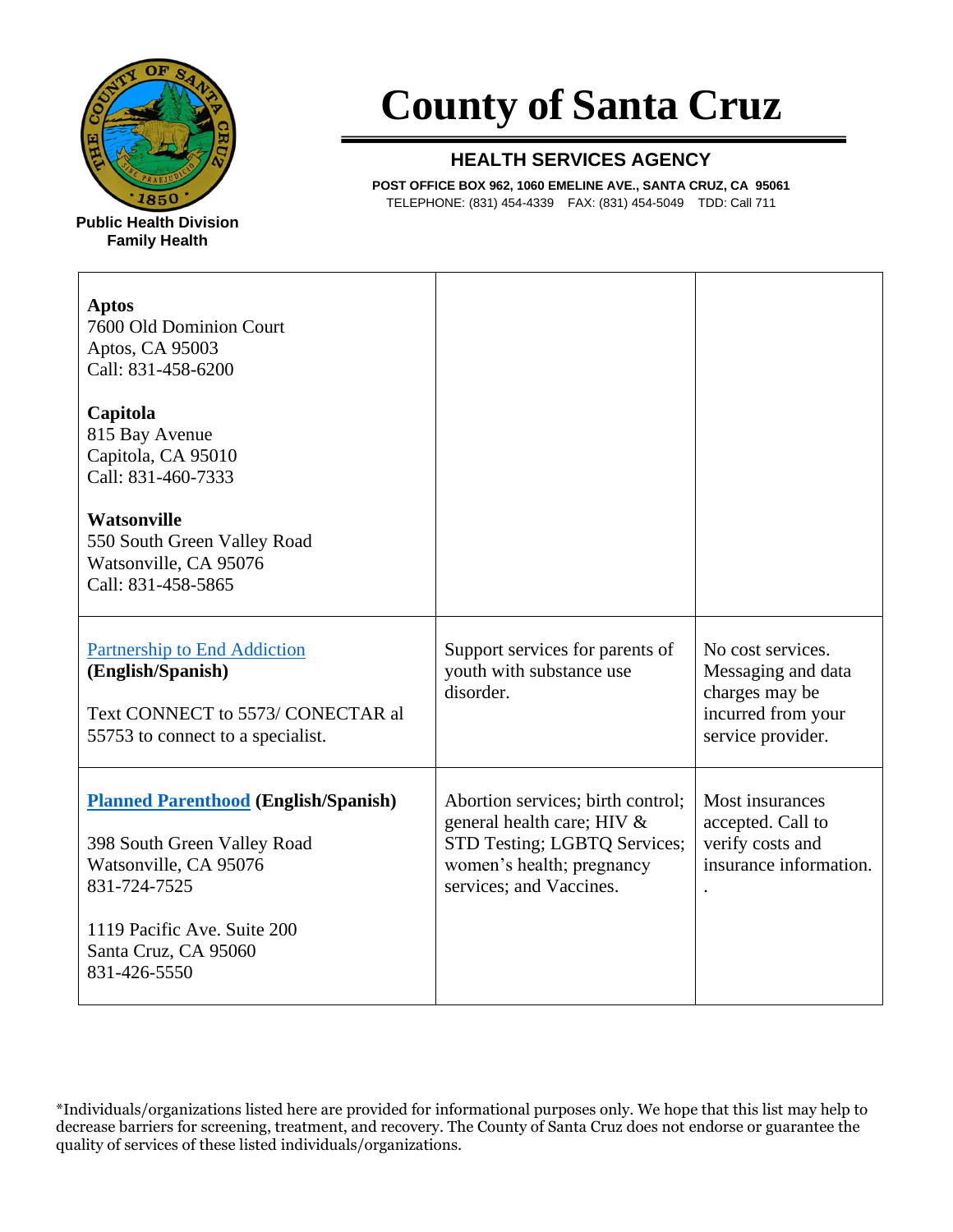

## **County of Santa Cruz**

## **HEALTH SERVICES AGENCY**

**POST OFFICE BOX 962, 1060 EMELINE AVE., SANTA CRUZ, CA 95061** TELEPHONE: (831) 454-4339 FAX: (831) 454-5049 TDD: Call 711

| <b>Pregnancy Resource Center of Santa Cruz</b><br><b>County</b><br>24 hr. Helpline: 831-475-2200<br><b>Santa Cruz Clinic</b><br>1570 Soquel Drive, Suites 3 & 4<br>Santa Cruz, CA 95065<br>831-475-2200<br><b>Downtown Santa Cruz Clinic</b><br>138-B Walnut Avenue<br>Santa Cruz, CA 95060<br>831-454-8481<br><b>Watsonville Clinic</b><br>55 Brennan St., Rm 201,<br>Watsonville, CA, 95076<br>831-726-0011 | Pregnancy testing & ultrasound;<br>Prenatal care up to 32 weeks;<br>STD testing & treatment;<br>Medical, WIC and resource<br>referrals. Short and long-term<br>counseling. Tangible assistance<br>with maternity and baby<br>clothing and other supplies as<br>available.                                                         | Call to verify costs<br>and insurance<br>information.                                                                             |
|---------------------------------------------------------------------------------------------------------------------------------------------------------------------------------------------------------------------------------------------------------------------------------------------------------------------------------------------------------------------------------------------------------------|-----------------------------------------------------------------------------------------------------------------------------------------------------------------------------------------------------------------------------------------------------------------------------------------------------------------------------------|-----------------------------------------------------------------------------------------------------------------------------------|
| <b>Respero Ministries</b><br>Call: 831-334-8268                                                                                                                                                                                                                                                                                                                                                               | Individual counseling; courses<br>and workshops. Virtual and<br>phone services available.                                                                                                                                                                                                                                         | No cost counseling.                                                                                                               |
| <b>SafeRx</b>                                                                                                                                                                                                                                                                                                                                                                                                 | A county coalition of social<br>service, healthcare, and<br>government entities partnering<br>for best practices of prescription<br>pan medicines. The website lists<br>information on safe medication<br>and sharps disposal sites for<br>Santa Cruz County. Additional<br>resources on their website<br>include pain management | More information is<br>available on their<br>website. To make a<br>request for Narcan,<br>please email Rita at<br>rita@hipscc.org |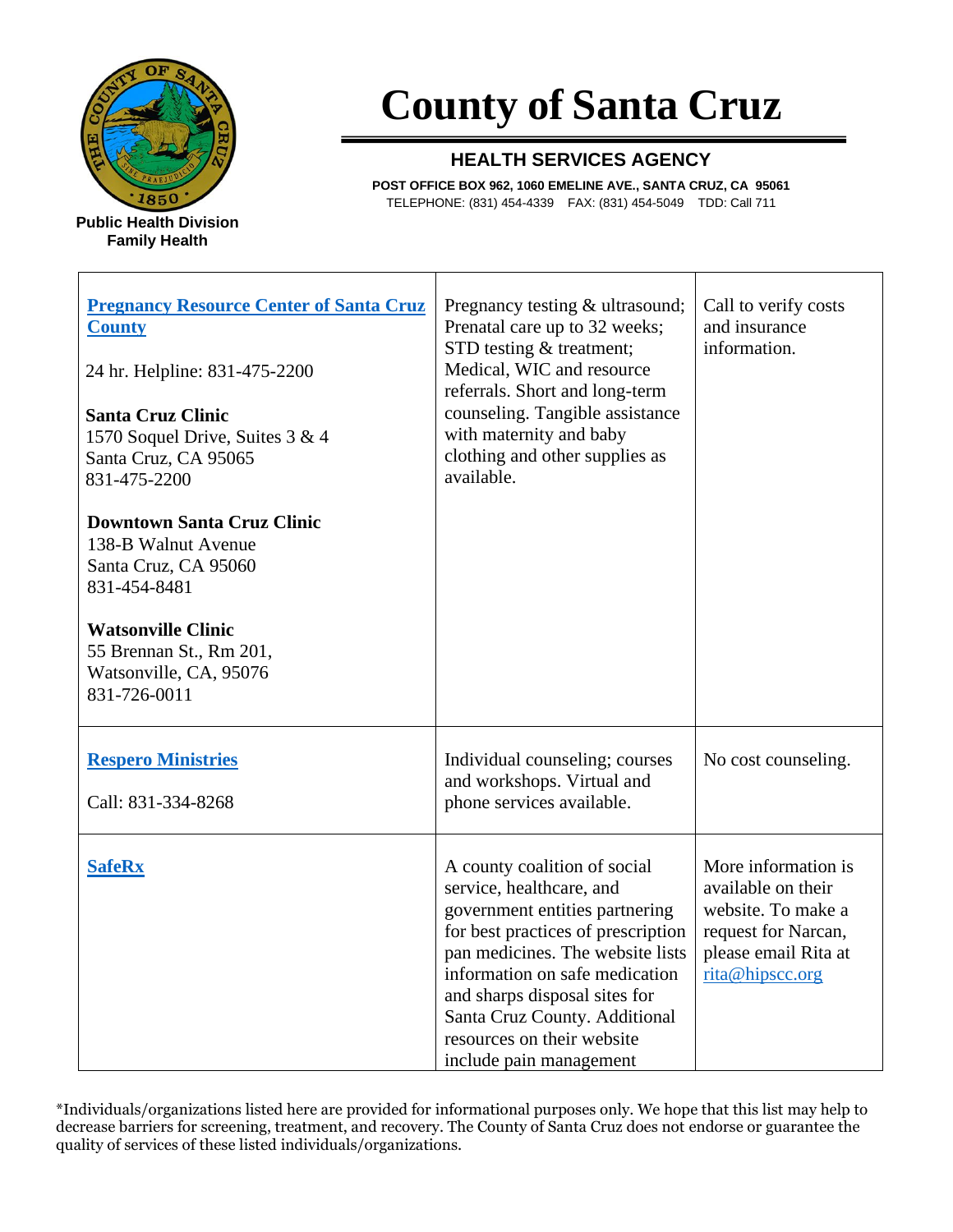

# **County of Santa Cruz**

### **HEALTH SERVICES AGENCY**

**POST OFFICE BOX 962, 1060 EMELINE AVE., SANTA CRUZ, CA 95061** TELEPHONE: (831) 454-4339 FAX: (831) 454-5049 TDD: Call 711

|                      | <b>Public Health Division</b> |  |
|----------------------|-------------------------------|--|
| <b>Family Health</b> |                               |  |

|                                                                                                                                                                                                                                                                                                      | information and general<br>information on opioids.<br>Professional resources include<br>practice guidelines and<br>prescribing information. Narcan<br>may be available upon request.<br>Supplies are limited.                               |                                                                                                               |
|------------------------------------------------------------------------------------------------------------------------------------------------------------------------------------------------------------------------------------------------------------------------------------------------------|---------------------------------------------------------------------------------------------------------------------------------------------------------------------------------------------------------------------------------------------|---------------------------------------------------------------------------------------------------------------|
| <b>Salud Para La Gente (English/Spanish)</b><br>Salud Para La Gente<br>204 East Beach Street<br>Watsonville, CA 95076<br>831-728-0222<br>*Additional locations available in<br><b>Watsonville/Freedom area.</b>                                                                                      | Prenatal care; well child checks;<br>counseling services; family<br>health care; pediatric care;<br>dental care; vision care;<br>wellness & counseling.<br>Specialty care. Telephone<br>options for counseling<br>available.                | Most insurances<br>accepted. Questions<br>on cost/insurance or<br>billing can be directed<br>to: 831-707-2755 |
| <b>Santa Cruz Community Health Centers</b><br>(English/Spanish)<br>To make an appointment, call:<br>831-427-3500<br><b>Santa Cruz Women's Health Center</b><br>250 Locust Street<br>Santa Cruz, CA 95060<br><b>East Cliff Family Health Center</b><br>21507 East Cliff Drive<br>Santa Cruz, CA 95062 | Primary care; prenatal care and<br>education; birth control<br>dispensary; behavioral health<br>services; substance use<br>treatment; health education;<br>acupuncture and chiropractic<br>Services. Assistance with<br>benefit enrollment. | Most insurances<br>accepted. Call to<br>verify costs and<br>insurance information.                            |
| <b>Santa Cruz Mountain Health Center</b><br>9500 Central Ave.<br>Ben Lomond, CA, 95005                                                                                                                                                                                                               |                                                                                                                                                                                                                                             |                                                                                                               |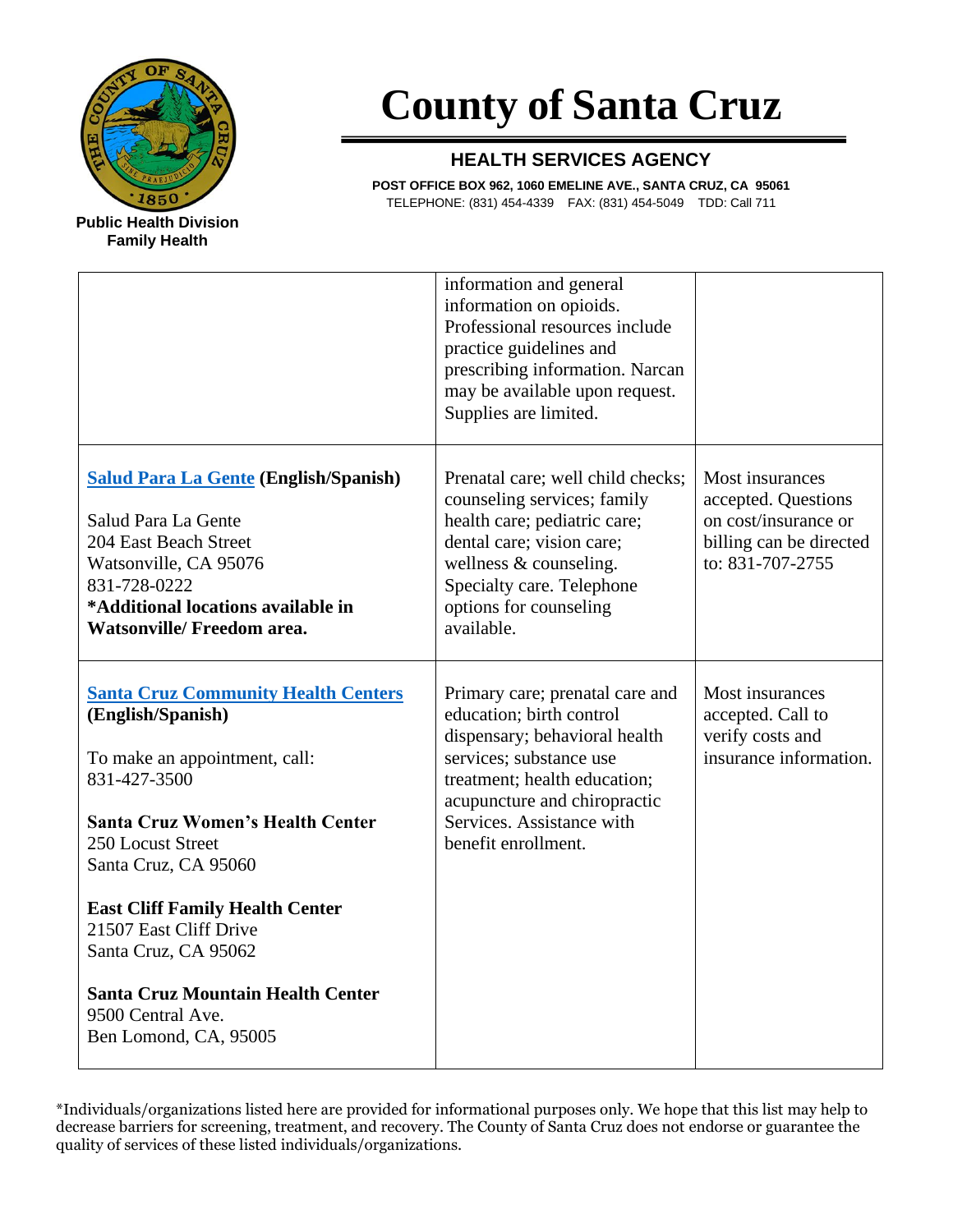

## **County of Santa Cruz**

## **HEALTH SERVICES AGENCY**

**POST OFFICE BOX 962, 1060 EMELINE AVE., SANTA CRUZ, CA 95061** TELEPHONE: (831) 454-4339 FAX: (831) 454-5049 TDD: Call 711

| <b>Santa Cruz County Health Services</b><br>(English/Spanish)<br><b>Santa Cruz Health Center</b><br>1080 Emeline Ave,<br>Santa Cruz, CA, 95060<br>Call: 831-454-4100<br>Homeless Persons Health Project (HPHP)<br>115 A Coral Street Santa Cruz, CA, 95060<br>Call: 831-454-2080<br>Toll free: 1-866-731-4747<br><b>Watsonville Health Center</b><br>1430 Freedom Blvd, Suite D,<br>Watsonville, CA, 95076<br>Call: 831-763-8400<br><b>Watsonville Homeless Health Center</b><br>1430 Freedom Blvd, Suite C,<br>Watsonville, CA, 95076<br>Call: 831-763-8181 | Santa Cruz County Health<br>Services Agency offers primary<br>care and mental health care<br>services. Services include<br>treatment for Opioid and<br>Stimulant Dependence.     | Please call to verify<br>current pricing and<br>insurances accepted. |
|--------------------------------------------------------------------------------------------------------------------------------------------------------------------------------------------------------------------------------------------------------------------------------------------------------------------------------------------------------------------------------------------------------------------------------------------------------------------------------------------------------------------------------------------------------------|----------------------------------------------------------------------------------------------------------------------------------------------------------------------------------|----------------------------------------------------------------------|
| <b>Siena House Maternity Home</b><br>108 High Street<br>Santa Cruz, CA, 95060<br>831-425-2229                                                                                                                                                                                                                                                                                                                                                                                                                                                                | Residential program offering<br>support, education & guidance<br>for pregnant & early postpartum<br>women. Pre/postnatal care,<br>resource referral, counseling, &<br>education. | Call for eligibility<br>requirements. No fee.                        |
| <b>Smart Patients Postpartum Community</b>                                                                                                                                                                                                                                                                                                                                                                                                                                                                                                                   | Online forum offered in<br>partnership with Postpartum<br>Support International to provide<br>information and support to                                                         | No cost.                                                             |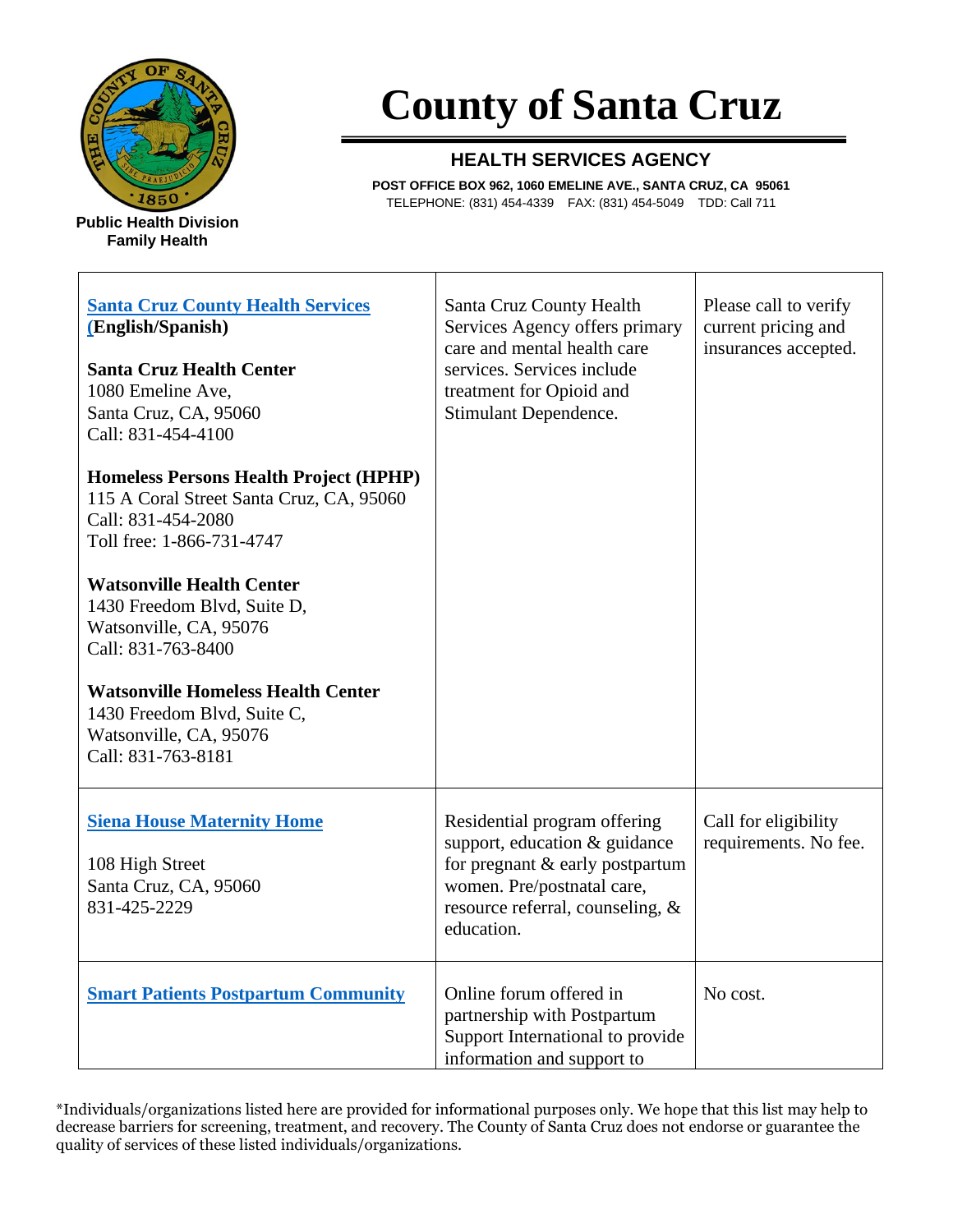

**County of Santa Cruz**

### **HEALTH SERVICES AGENCY**

**POST OFFICE BOX 962, 1060 EMELINE AVE., SANTA CRUZ, CA 95061** TELEPHONE: (831) 454-4339 FAX: (831) 454-5049 TDD: Call 711

|                                                                                                                                                       | pregnant and new mothers<br>suffering with perinatal mood<br>and anxiety disorders.                                                                                 |                                                                                                                                                                   |
|-------------------------------------------------------------------------------------------------------------------------------------------------------|---------------------------------------------------------------------------------------------------------------------------------------------------------------------|-------------------------------------------------------------------------------------------------------------------------------------------------------------------|
| <b>Sobriety Works</b><br>8030 Soquel Ave., Suite 103<br>Santa Cruz, Ca 95062<br>831-476-1747                                                          | An addiction treatment center<br>offering day treatment, relapse<br>prevention, a women's group<br>and after care. Counseling<br>services are also available.       | Treatment is funded<br>via private pay,<br>insurance and through<br>county funds.<br>Payment plans are<br>available. Please call<br>to verify treatment<br>costs. |
| <b>Summit Estate Recovery Center</b><br><b>Summit Estate Outpatient Program:</b><br>20640 3rd St. #300<br>Saratoga, CA, 95070<br>Call: 1-800-701-6997 | A non-12 step addiction<br>treatment center offering detox,<br>rehab, and counseling services<br>for alcohol and substance abuse.                                   | Please call to verify<br>cost and insurances<br>accepted.                                                                                                         |
| <b>The Camp Recovery Center</b><br>3192 Glen Canyon Rd<br>Scotts Valley, CA 95066<br>1-855-487-8864                                                   | Residential and outpatient<br>treatment; teen residential<br>program; group, individual, and<br>family counseling; and<br>recreational & experiential<br>therapies. | Please call to verify<br>cost and insurances<br>accepted.                                                                                                         |
| <b>The Evolving Door</b><br>69 Mt. Hermon Road<br>Scotts Valley, CA, 95066<br>Call: 831-535-2008                                                      | Sober living environment that<br>aims to provide a supportive<br>setting for residents.                                                                             | Contact to verify cost<br>of rent.                                                                                                                                |